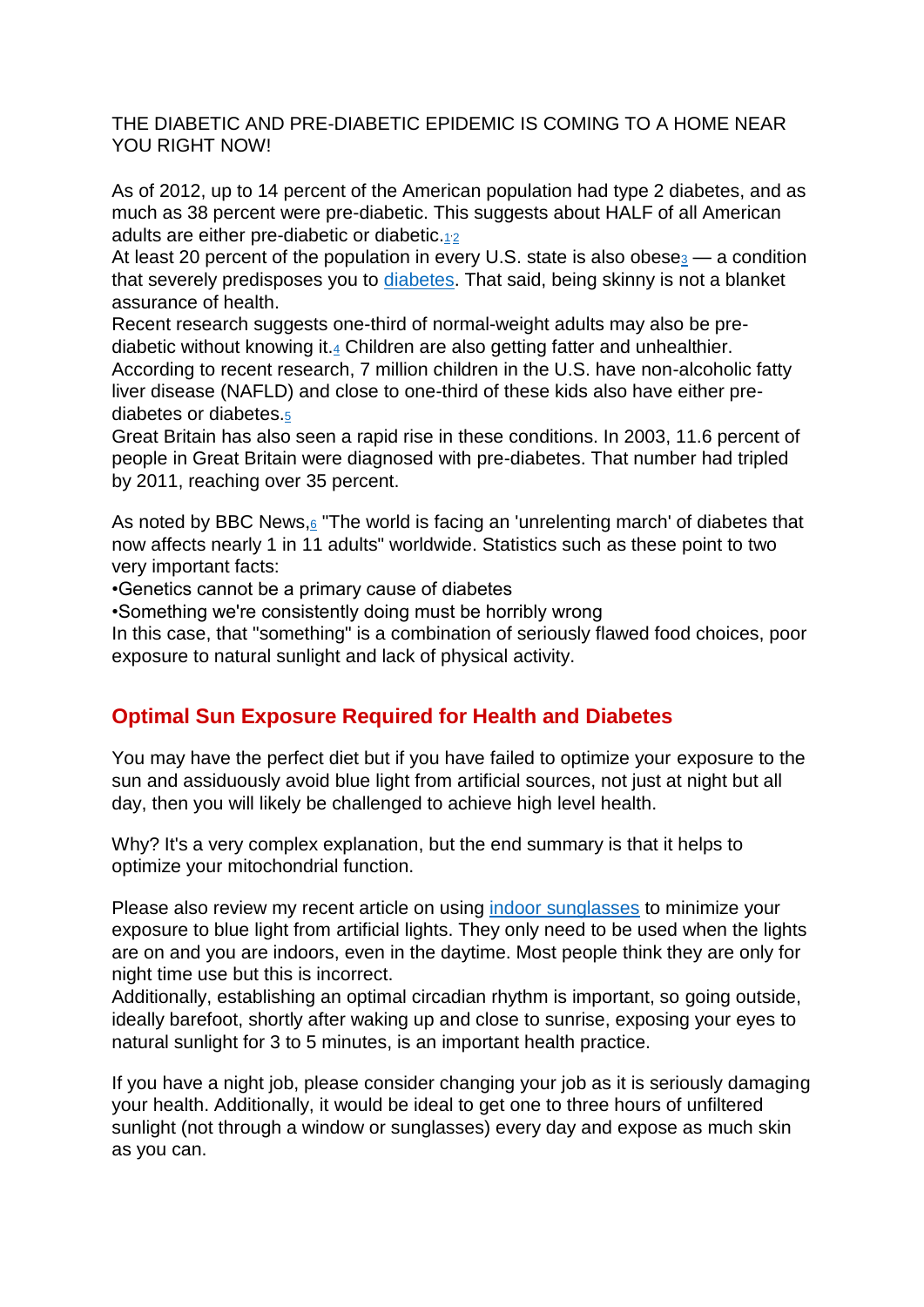# **Understanding the Cause of Type 2 Diabetes**

Conventional medicine has type 2 diabetes pegged as a problem with blood sugar rather than the underlying problem of improper insulin and [leptin](http://articles.mercola.com/sites/articles/archive/2012/10/29/leptin-resistance.aspx) signaling. The reality is that diabetes is a disease rooted in insulin resistance, and perhaps more importantly, a malfunction of leptin signaling, caused by chronically elevated insulin and leptin levels. This is why treating type 2 diabetes with insulin does not resolve the problem.

What's worse, this treatment actually exacerbates it, and can lead to the development of type 1 (insulin dependent) diabetes — an autoimmune disease in which your immune system destroys the insulin-producing cells of your pancreas, resulting in an inability to produce any significant insulin.

If left untreated, this condition will ultimately cause death from a hyperglycemic coma. Lifestyle choices are the best strategies to controlling your blood sugar, reducing your risk of diabetes and preventing secondary health problems from the condition.

Historically, the rise in diabetes was prompted by a flawed nutritional and exercise program initiated by the now-refuted Seven Countries Study.

The study, published in the 1950s by the sugar industry-funded researcher Ancel Keys, Ph.D., sparked an increase in the quantity of net carbohydrates recommended in your diet and a severe reduction in healthy fats. This imbalance affects your cellular resistance to the hormones insulin, leptin and ghrelin.

This cellular resistance is the real foundation to problems with diabetes — not high blood sugar, which is a symptom, not the cause.

## **Diabetics Need to Rigorously Avoid High-Carb Diets**

Most of the food people eat these days is skewing their metabolism toward insulin resistance, metabolic syndrome and type 2 diabetes.

Most Americans are burning glucose as their primary fuel, which elevates blood sugar and promotes insulin resistance and inhibits your body's ability to access and burn body fat — hence, the connection between obesity and diabetes. Healthy fat, meanwhile, is a far preferable sort of fuel, as it burns far more efficiently than carbs.

The good news is that insulin resistance, metabolic syndrome and type 2 diabetes can all be resolved through proper nutrition and exercise. One of the most important dietary recommendations is to limit net carbs (total carbohydrates minus fiber) an[dprotein,](http://articles.mercola.com/sites/articles/archive/2014/09/03/too-much-protein.aspx) replacing them with higher amounts of high quality healthy fats. Most Americans consume harmful fats like industrially processed vegetable oils, which will invariably cause health problems.

So when we're talking about eating more fat, we're referring to natural, unprocessed fats found in real foods like seeds, nuts, butter, olives, avocado or [coconut oil.](http://articles.mercola.com/sites/articles/archive/2015/08/31/saturated-fats-heart-disease.aspx)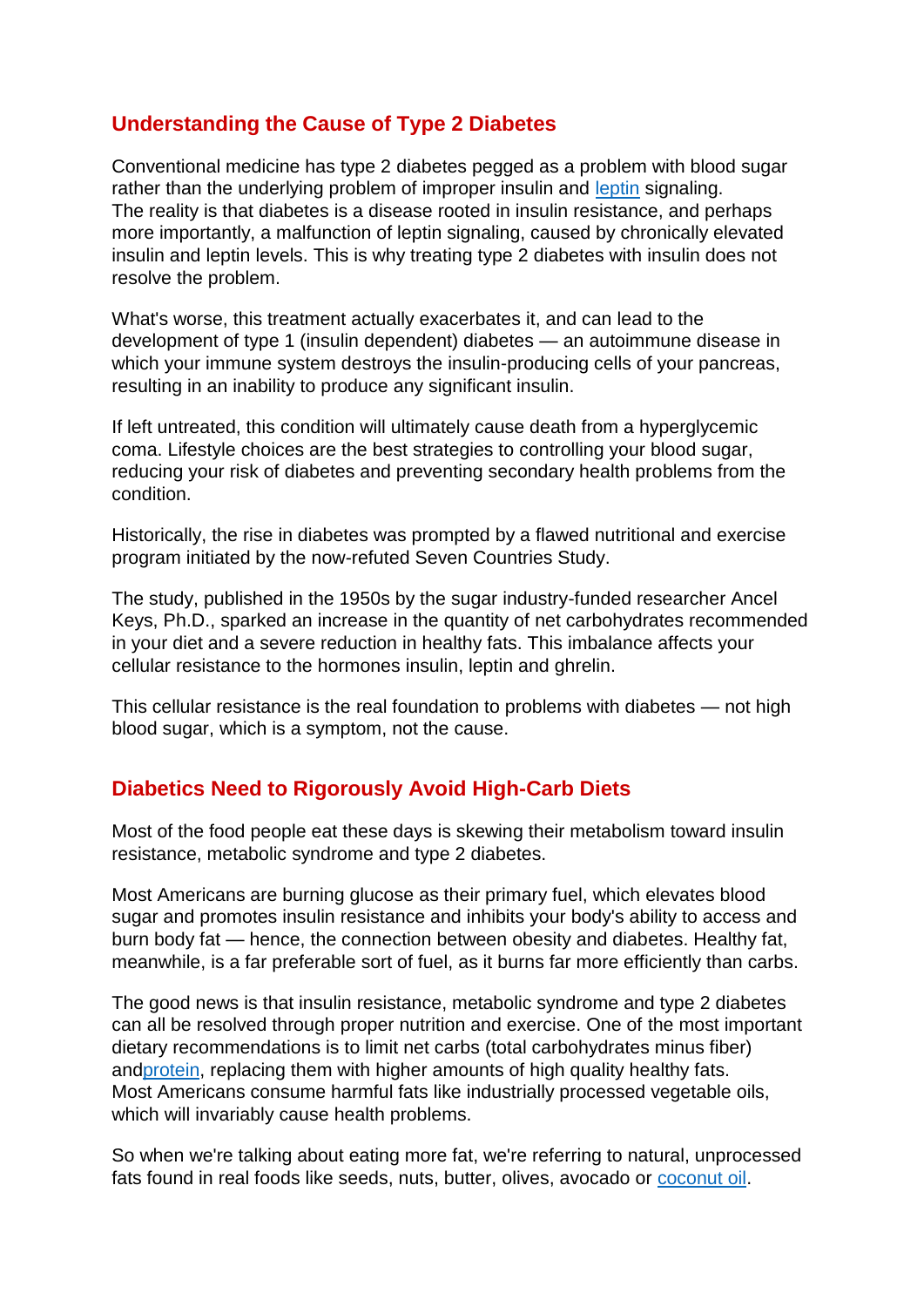Another good one is raw cacao — it's a phenomenal source of healthy saturated fats and many beneficial polyphenols.

One of the most efficient way to train your body to use fat for fuel is to remove sugars and starches from your diet.

The reason why low-net carb diets work so well for diabetics is because it helps you shift out of this nonfiber carb-based metabolism that depends on elevated insulin levels to drive blood sugar into cells and use carbs for fuel.

## **Diabetic? Track Your Net Carbs**

The most important number to keep track of is your net carbs. This is calculated by subtracting the amount of fiber in grams from your daily total of carbohydrates in grams. The resulting number is your net carbs. A key way of preventing diabetes is to keep your net carbs below 50 grams per day.

The only way you'll know how many total carbs, fiber and net carbs you eat is to keep a food diary. The simplest way of doing this is to use an online [nutrition tracker.](http://articles.mercola.com/sites/articles/archive/2016/08/02/cronometer-nutrient-tracker.aspx) You need not do this forever, only as long as it takes for your body to remember how to burn fat as your primary fuel. This can be a few weeks to a few months. Once your body shifts, you can increase your healthy net carbs based on your activity level.

But be careful initially as you may be surprised at how quickly sandwich bread, pasta, soda, cookies and cakes add up — sometimes to over 350 grams per day. This high carb level increases your resistance to insulin and malfunction of leptin, increasing your risk of diabetes.

There are a number of trackers available, but my first choice

is [Cronometer.com/Mercola.](https://cronometer.com/mercola/) That's my revision of the basic Cronometer tracker, and it's already set to default to calculate macronutrient levels based on a healthy highfat, low-carb diet to get you into [nutritional ketosis.](http://articles.mercola.com/sites/articles/archive/2014/02/02/ketogenic-diet-health-benefits.aspx)

With these basic guidelines in place, following are nine "superfoods" for diabetics<sub> $\mathbb{Z}$ </sub> that you'd be wise to add to your diet on a regular basis.

#### **1.Fatty Fish Low in Mercury**

One of the most important foods for diabetes is seafood, as it provides the essential animal-based omega-3 fat docosahexaenoic acid (DHA) from a food source.

DHA is vitally important as it is the only fat we know of that allows your body to take advantage of the photoelectric effect, the one that Einstein received his Noble Prize for. It converts the photons from the sun into DC electric current (electrons), which help fuel your mitochondria.

Optimal levels of DHA are one of the most important nutritional interventions that you can choose to make. If you haven't already checked your [omega-3 index test](http://omegaquant.com/omega-3-index/) to confirm your levels are adequate, I would strongly encourage you to do so. That said, as levels of pollution have increased, you have to be very choosy about which types of seafood you eat. Most major waterways in the world are [contaminated with mercury,](http://articles.mercola.com/sites/articles/archive/2014/04/15/pregnancy-fish-consumption.aspx) heavy metals, and chemicals like dioxins, PCBs and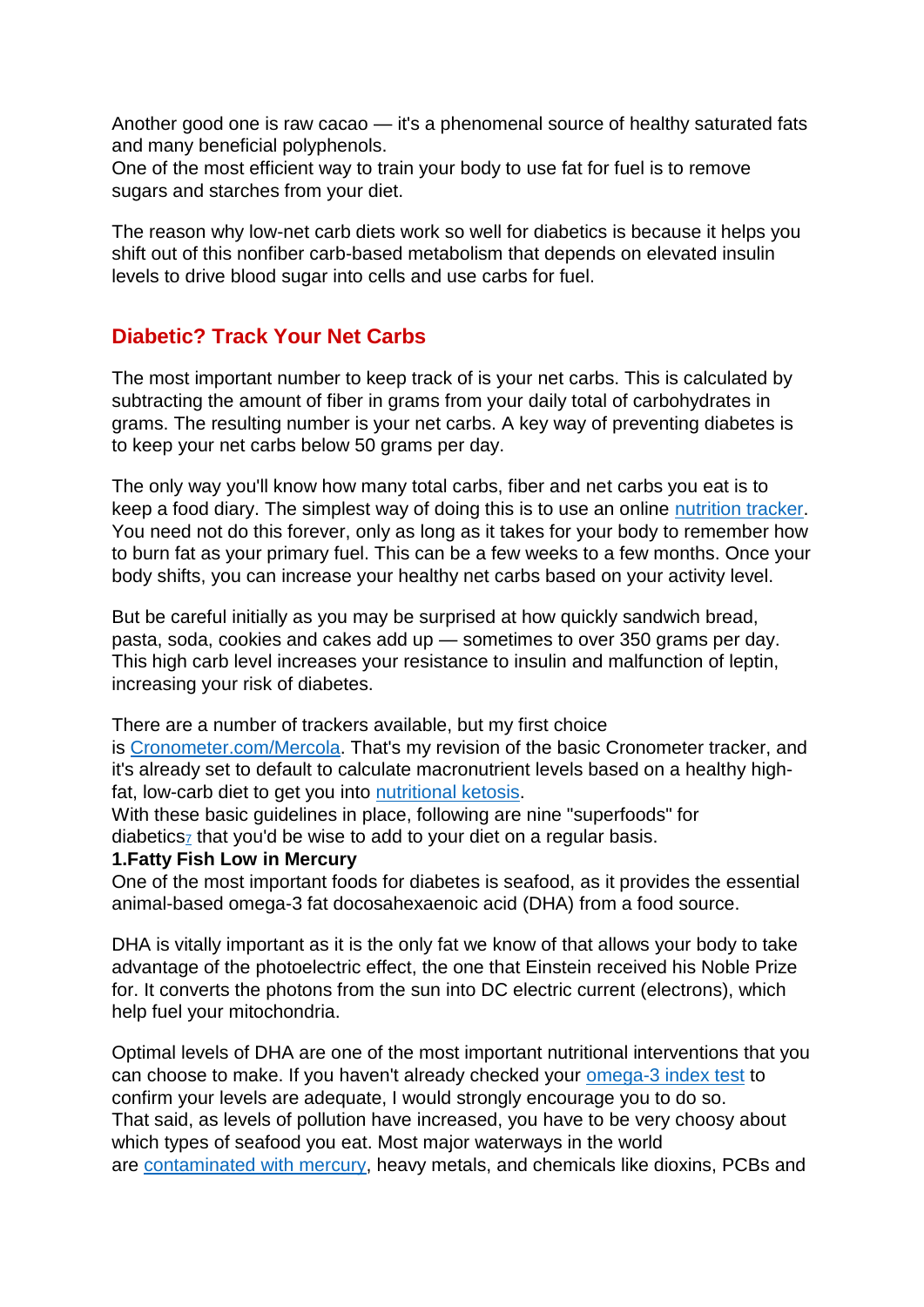other agricultural chemicals. If you're not careful, the toxic effects from the pollutants in the fish will outweigh the benefits of the omega-3 fats. Here are some important factors to consider:

•Choose fatty fish from cold-water locations, as not all seafood is a good source of omega-3. Good choices include [wild-caught Alaskan sockeye salmon,](http://articles.mercola.com/sites/articles/archive/2013/04/15/wild-alaskan-salmon.aspx) sardines, anchovies, herring and fish roe.

•Avoid farm-raised fish, as they can actually be more hazardous than wild in terms of their toxic content. For example, researchers warn that [farmed salmon](http://articles.mercola.com/sites/articles/archive/2016/04/30/salmon-fish-farming.aspx) may be one of the most toxic foods in the world, thanks to toxins found in the feed. Levels of omega-3 fats may also be reduced by as much as 50 percent in farmed salmon, compared to wild salmon, due to the grains they're fed.

•To evaluate your mercury exposure from various seafood sources, check out the online mercury calculator at GotMercury[.](http://articles.mercola.com/sites/articles/archive/2016/08/29/9-superfoods-for-diabetics.aspx?utm_source=dnl&utm_medium=email&utm_content=art1&utm_campaign=20160829Z1&et_cid=DM115313&et_rid=1641524021#_edn8)org.<sup>8</sup> The Environmental Working Group (EWG) also has a seafood calculator<sub>[9](http://articles.mercola.com/sites/articles/archive/2016/08/29/9-superfoods-for-diabetics.aspx?utm_source=dnl&utm_medium=email&utm_content=art1&utm_campaign=20160829Z1&et_cid=DM115313&et_rid=1641524021#_edn9)</sub> that can help you identify fish that are high in omega-3 and low in pollutants.

#### **2.Avocado**

[Avocado](http://articles.mercola.com/sites/articles/archive/2013/01/17/avocado-benefits.aspx) (which is actually a fruit, not a vegetable) is a great source of healthy fat, fiber and about 20 different vitamins and minerals, including magnesium. As noted by Medical News Today:

*"Eating foods that contain healthy fats may help increase fullness. Eating fat slows the digestion of carbohydrates, which helps to keep blood sugar levels more stable. Avocado is high in fiber too, with half a fruit containing 6 to 7 grams … Eating highfiber foods can … improve weight loss, and make insulin more efficient. Spread avocado on toast in the morning instead of butter. Use avocado instead of mayonnaise in chicken or egg salad."*

**3.Seeds (Sunflower, Black Sesame, Black Cumin, Pumpkin and Chia)** Magnesium is a very important nutrient that many are deficient in. Lack of magnesium may raise your risk of insulin resistance, as it plays an important role in carbohydrate and glucose metabolism. Besides that, your body needs magnesium for more than 300 other biological and chemical processes, so make sure you're getting enough. As noted by Medical News Today:[10](http://articles.mercola.com/sites/articles/archive/2016/08/29/9-superfoods-for-diabetics.aspx?utm_source=dnl&utm_medium=email&utm_content=art1&utm_campaign=20160829Z1&et_cid=DM115313&et_rid=1641524021#_edn10)

*"For every 100 [milligram per day] mg/day increase in magnesium intake (up to a point), the risk of developing type 2 diabetes decreases by approximately 15 percent.[11](http://articles.mercola.com/sites/articles/archive/2016/08/29/9-superfoods-for-diabetics.aspx?utm_source=dnl&utm_medium=email&utm_content=art1&utm_campaign=20160829Z1&et_cid=DM115313&et_rid=1641524021#_edn11) Most magnesium intake in these studies was from dietary sources, not supplements. Clinical studies have shown improvement in insulin sensitivity with magnesium intake between 300 and 365 mg/day. Researchers were also able to show that low magnesium levels resulted in impaired insulin secretion and lower insulin sensitivity."*

Some of the most magnesium-rich foods are seeds. Additionally, although most of us are overloaded on unhealthy industrially processed omega 6 oils, we clearly need some, and unprocessed seeds are a terrific source:

•**Sunflower:** One-quarter cup of sunflower seeds gives you 128 mg of magnesium. •**Black sesame**: 1 ounce of sesame seeds contain about 101 mg of magnesium. •**Black cumin:** Black cumin has a long history of medicinal use. Packed with antioxidants and immune-boosting components, black cumin has even been shown to have potent anti-cancer activity. $12$  Studies have also shown black cumin can help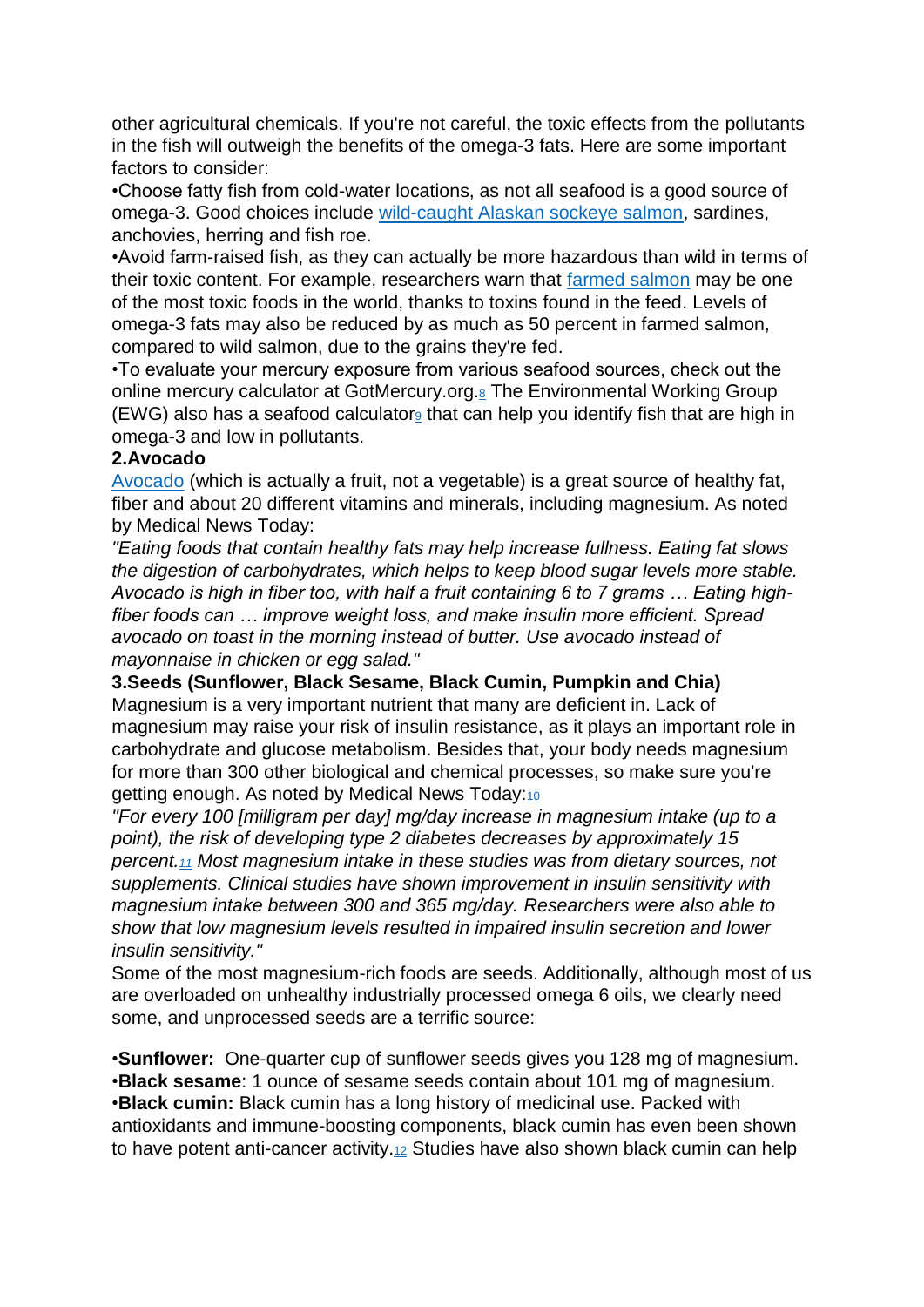prevent both type 1 and type 2 diabetes. In one study, black cumin (nigella sativa) improved glucose tolerance as efficiently as metformin.[13](http://articles.mercola.com/sites/articles/archive/2016/08/29/9-superfoods-for-diabetics.aspx?utm_source=dnl&utm_medium=email&utm_content=art1&utm_campaign=20160829Z1&et_cid=DM115313&et_rid=1641524021#_edn13)

•**Pumpkin**: 2 tablespoons of pumpkin seeds will provide you with 74 mg of magnesium (about 25 percent of your recommended daily intake). Pumpkin seed butter can be made at home; simply blend whole, raw pumpkin seeds in a food processor until smooth.

•**Chia**: Besides magnesium, chia seeds are also a good source of healthy fats, fiber and antioxidants. Just 1 ounce of chia seeds provides 10 grams of fiber. Add them to smoothies and salads

Other foods high in [magnesium](http://articles.mercola.com/sites/articles/archive/2013/12/08/magnesium-health-benefits.aspx)<sub>[14](http://articles.mercola.com/sites/articles/archive/2013/12/08/magnesium-health-benefits.aspx)</sub> include nuts (especially almonds and cashews) and dark leafy greens (especially boiled spinach, which provides 78 mg of magnesium per cup). Avocados also contain magnesium.

#### **4.Fiber and Digestive-Resistant Carbs**

Diabetics also need to mind their fiber intake. Research<sub>[15](http://articles.mercola.com/sites/articles/archive/2016/08/29/9-superfoods-for-diabetics.aspx?utm_source=dnl&utm_medium=email&utm_content=art1&utm_campaign=20160829Z1&et_cid=DM115313&et_rid=1641524021#_edn15)</sub> shows that people with high intakes of [dietary fiber](http://articles.mercola.com/sites/articles/archive/2015/01/26/high-fiber-diet.aspx) not only have a significantly lower risk of obesity and diabetes, but also a lower risk of coronary heart disease, stroke, hypertension and gastrointestinal ailments.

Importantly, higher fiber intake has been shown to improve glycemia, leptin and insulin sensitivity in non-diabetic and diabetic individuals alike. The best sources of fiber in your diet come from whole foods and include the following. Aim for about 50 grams of fiber per 1,000 calories consumed.

| Chia seeds  | <b>Berries</b>                                                                             | Almonds                       |
|-------------|--------------------------------------------------------------------------------------------|-------------------------------|
| Cauliflower | Root vegetables and<br>tubers, such as onions<br>and sweet potatoes                        | Green beans                   |
| Peas        | Vegetables, such as<br>broccoli, cauliflower and<br><b>Brussel sprouts</b>                 | Organic psyllium seed<br>husk |
| Artichokes  | Freshly ground flaxseed<br>meal. Never use pre-<br>ground as it is oxidized<br>and damaged | <b>Black beans</b>            |

Digestive-resistant starches also help maintain a steady blood sugar level. This refers to low-viscous dietary fibers that resist digestion in the small intestine and slowly ferment in your large intestine.[16](http://articles.mercola.com/sites/articles/archive/2016/08/29/9-superfoods-for-diabetics.aspx?utm_source=dnl&utm_medium=email&utm_content=art1&utm_campaign=20160829Z1&et_cid=DM115313&et_rid=1641524021#_edn16) Here, resistant starches act as prebiotics, feeding healthy bacteria. Since they're indigestible, resistant starches do not result in blood sugar spikes. In fact, research suggests resistant starches help improve insulin regulation, reducing your risk of insulin resistance. [17](http://articles.mercola.com/sites/articles/archive/2016/08/29/9-superfoods-for-diabetics.aspx?utm_source=dnl&utm_medium=email&utm_content=art1&utm_campaign=20160829Z1&et_cid=DM115313&et_rid=1641524021#_edn17)[18](http://articles.mercola.com/sites/articles/archive/2016/08/29/9-superfoods-for-diabetics.aspx?utm_source=dnl&utm_medium=email&utm_content=art1&utm_campaign=20160829Z1&et_cid=DM115313&et_rid=1641524021#_edn18)[19](http://articles.mercola.com/sites/articles/archive/2016/08/29/9-superfoods-for-diabetics.aspx?utm_source=dnl&utm_medium=email&utm_content=art1&utm_campaign=20160829Z1&et_cid=DM115313&et_rid=1641524021#_edn19)[20](http://articles.mercola.com/sites/articles/archive/2016/08/29/9-superfoods-for-diabetics.aspx?utm_source=dnl&utm_medium=email&utm_content=art1&utm_campaign=20160829Z1&et_cid=DM115313&et_rid=1641524021#_edn20)

Foods high in [digestive-resistant starch](http://articles.mercola.com/sites/articles/archive/2016/07/04/unripe-banana-papaya-mango-benefits.aspx) include certain underripe fruits, specifically banana, papaya and mango, as well as white beans, lentils, seeds and products like potato starch, tapioca starch and brown rice flour. Interestingly, cooking a normally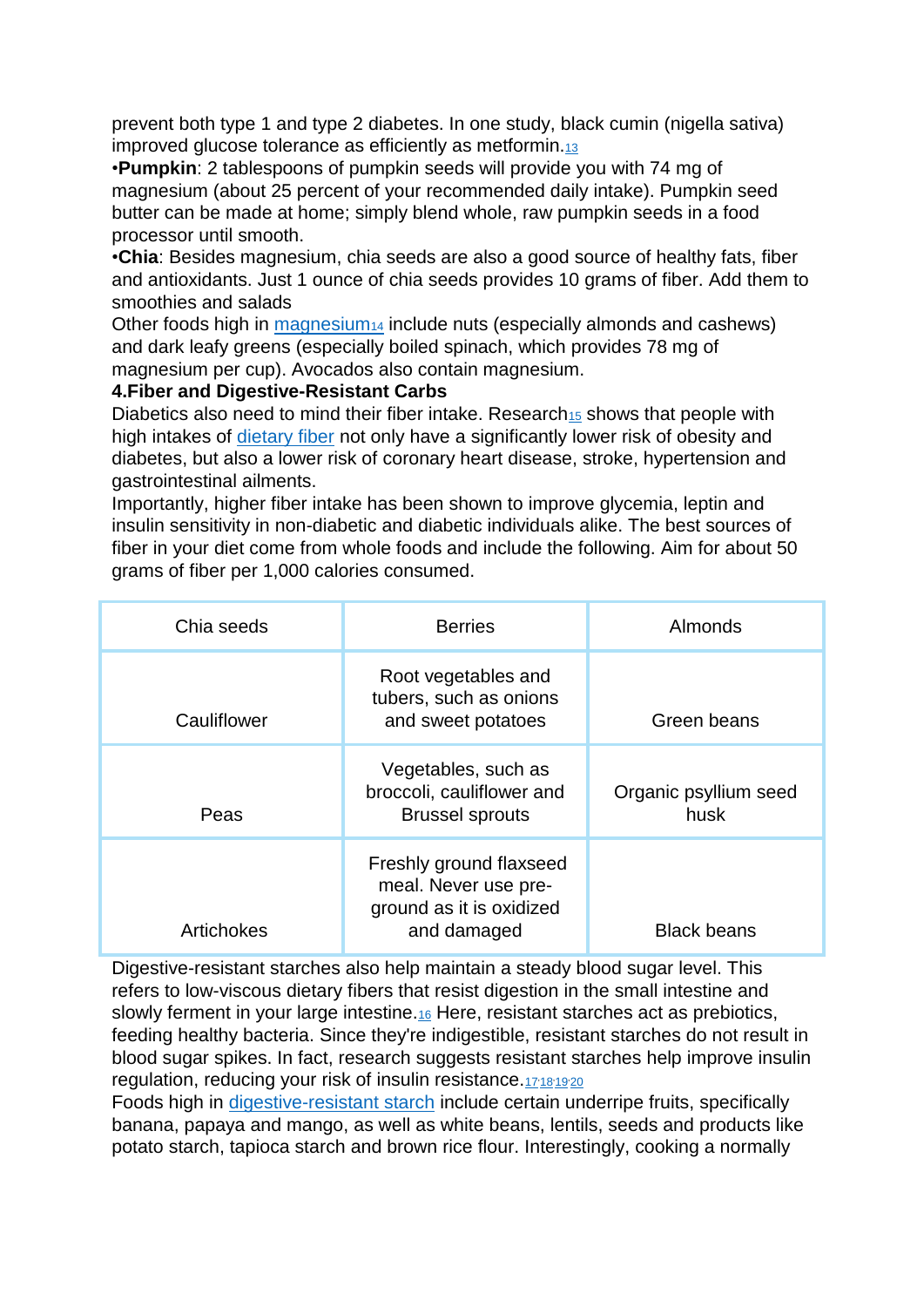digestible starch such as potato or pasta and then cooling it in the refrigerator will alter the chemistry of the food, transforming more of it into resistant-type starch.[21](http://articles.mercola.com/sites/articles/archive/2016/08/29/9-superfoods-for-diabetics.aspx?utm_source=dnl&utm_medium=email&utm_content=art1&utm_campaign=20160829Z1&et_cid=DM115313&et_rid=1641524021#_edn21) **5.Walnuts**

Research shows higher nut consumption is associated with lower body weight, which is helpful for maintaining normal blood sugar levels.[22](http://articles.mercola.com/sites/articles/archive/2016/08/29/9-superfoods-for-diabetics.aspx?utm_source=dnl&utm_medium=email&utm_content=art1&utm_campaign=20160829Z1&et_cid=DM115313&et_rid=1641524021#_edn22) [Walnuts,](http://articles.mercola.com/sites/articles/archive/2015/12/07/benefits-walnuts.aspx) in particular, are a healthy choice for diabetics as they're high in fiber and healthy fats.

In one recent study,<sup>[23](http://articles.mercola.com/sites/articles/archive/2016/08/29/9-superfoods-for-diabetics.aspx?utm_source=dnl&utm_medium=email&utm_content=art1&utm_campaign=20160829Z1&et_cid=DM115313&et_rid=1641524021#_edn23)</sup> participants at increased risk of developing diabetes who added 2 ounces of walnuts to their daily diet for six months showed improvements in blood vessel wall (epithelial) function, and lower levels of low-density lipoprotein (LDL) cholesterol.

Walnuts are great for snacking when you might otherwise be tempted to reach for chips or crackers. You can easily make your own trail mix, combining walnuts, pumpkin seeds and raw cacao nibs, for example. They're also a great addition to salads.

## **6.Spinach**

Besides magnesium, spinach is also a superb source of potassium, low levels of which have been linked to an increased risk of diabetes and diabetes complications. Cooked spinach provides 839 mg of potassium per cup. For comparison, one cup of banana — well-known as a potassium-rich food — contains 539 mg of potassium. One way to dramatically increase your spinach intake is to juice it. You can also add it to salad along with other mixed greens.

## **7.Strawberries**

Fisetin, a substance found in strawberries, has been shown to prevent kidney and brain complications in diabetic mice.[24](http://articles.mercola.com/sites/articles/archive/2016/08/29/9-superfoods-for-diabetics.aspx?utm_source=dnl&utm_medium=email&utm_content=art1&utm_campaign=20160829Z1&et_cid=DM115313&et_rid=1641524021#_edn24)Human studies have also demonstrated that people who eat plenty of berries, such as strawberries and blueberries, have a lower risk of both diabetes, heart attacks and dementia — outcomes thought to be related to the anthocyanins (a class of flavonoids) found in red, blue and purple-colored berries.[25](http://articles.mercola.com/sites/articles/archive/2016/08/29/9-superfoods-for-diabetics.aspx?utm_source=dnl&utm_medium=email&utm_content=art1&utm_campaign=20160829Z1&et_cid=DM115313&et_rid=1641524021#_edn25)

Studies have also linked the high vitamin C content of strawberries to a lower risk of type 2 diabetes. One cup of fresh strawberries provides 160 percent of your daily need of vitamin C. They're a delicious addition to salad (spinach, walnut and strawberries make a tasty combination). You can also blend fresh or frozen strawberries into your smoothies. According to one such study:[26](http://articles.mercola.com/sites/articles/archive/2016/08/29/9-superfoods-for-diabetics.aspx?utm_source=dnl&utm_medium=email&utm_content=art1&utm_campaign=20160829Z1&et_cid=DM115313&et_rid=1641524021#_edn26)

*"Though diabetes is not traditionally considered a risk factor for vitamin C deficiency, patients with diabetes should all receive dietary advice about healthy eating and vitamin C dietary sources, including fresh fruits and vegetables. The recommended dietary intake of vitamin C is 45 mg per day for adults.*

*There are some data suggesting that people with diabetes may have increased cellular uptake and turnover of vitamin C that would necessitate increased intake, and they also have an increased risk of deficiency."*

## **8.Ginger**

Research suggests ginger may help reduce fasting blood sugar in diabetics.<sup>[27](http://articles.mercola.com/sites/articles/archive/2016/08/29/9-superfoods-for-diabetics.aspx?utm_source=dnl&utm_medium=email&utm_content=art1&utm_campaign=20160829Z1&et_cid=DM115313&et_rid=1641524021#_edn27)</sup> Part of this effect relates to its anti-inflammatory capacity. Indeed, anti-inflammatory diets in general are helpful for the prevention of diabetes. Ginger is often used in cooking. For example, you can add fresh, grated ginger to sauces, marinades and dressing.